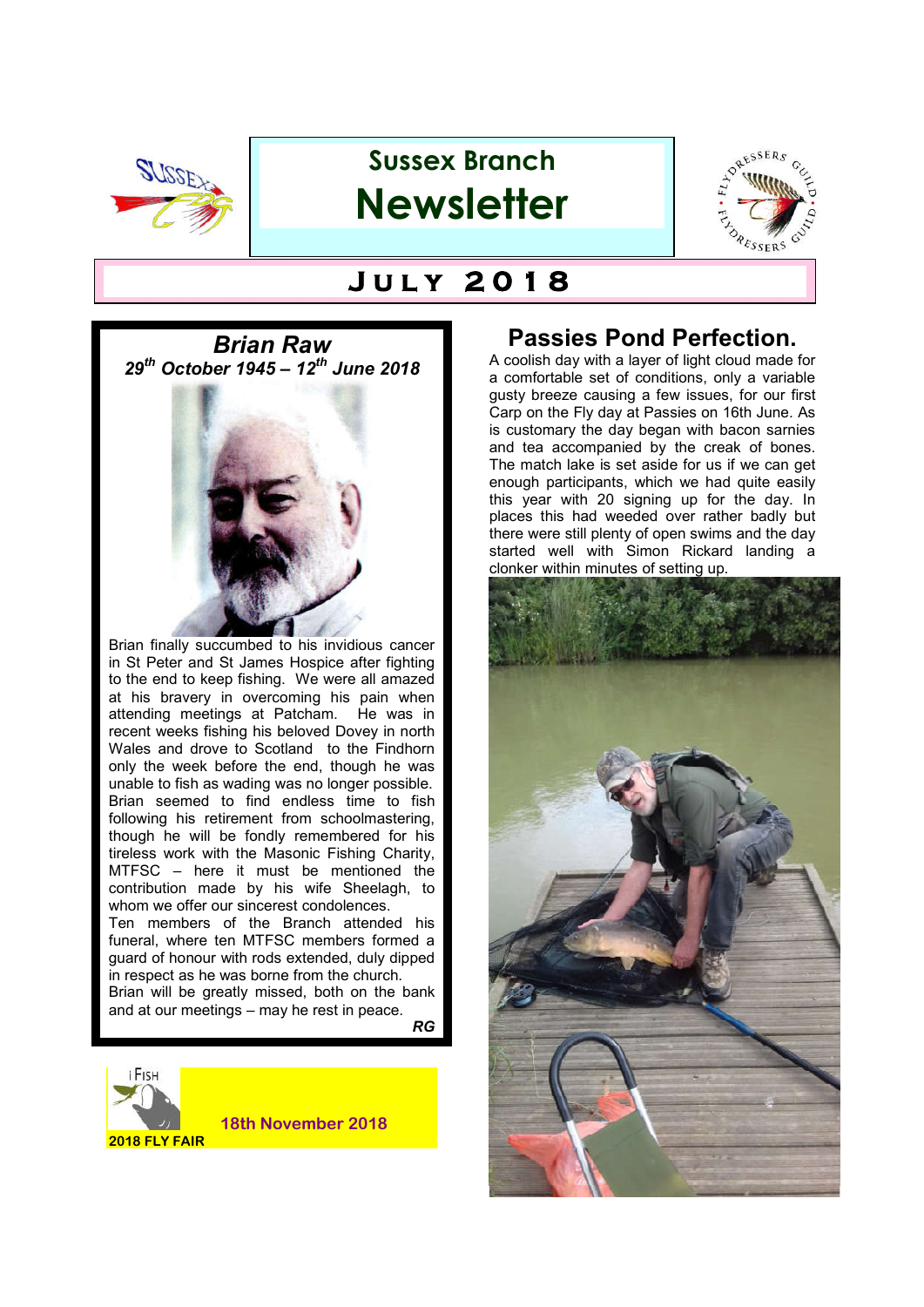As usual Wayne was pulling them in like they were going out of fashion but newbie to carp on the fly Keith Verral eventually stopped cursing long enough to take a fish on a borrowed fly. As for Bill, well his masterful casting brought forth fruit with another what looked like double figure specimen (must remember to take some scales next year) .



After a break for lunch people returned to the fray with Ray B adding to the list so that everyone had a fish by the end. Shame he broke a rod like me - but there's always the next auction!



Best fish of the day (among his 20+) fell to guest David Lear who had a great day out with his brother (not much competition going on there!) and family, landing this 15 lb+ beauty along with about 6 pounds of weed! Delightful to see his little niece fishing for little silver fish on a "sparkly" rod - well done for bringing on the next generation of fly fishers!



To anyone who hasn't tried this branch of fly fishing yet, I encourage you to give it a go as it's fantastic sport at budget prices. There are 3 more carp dates at Falkenvil this summer at only  $£8$  a go! What's not to like?  $\overline{AW}$ £8 a go! What's not to like?

#### **AUTUMN AUCTION Thursday 18th October**

Doesn't time fly! Yes, we are already lining up items for the next Auction which will be at our Patcham HQ as usual on Thursday evening 18<sup>th</sup> October. The catalogue is already under way as we already have some tasty lots from donated material, but more is needed.

Now is the time to ransack your den and enter your surplus items for sale.

You should get your entries in to Roy Gurney by 15<sup>th</sup> September. Get sorting out those surplus items of tackle and clothing as well as fly-tying materials and tools.

You can download an entry form from the website www.sussexflydressers.org.uk or get one by ringing Roy on 01273 581519 or e-mail roygurney33@gmail.com .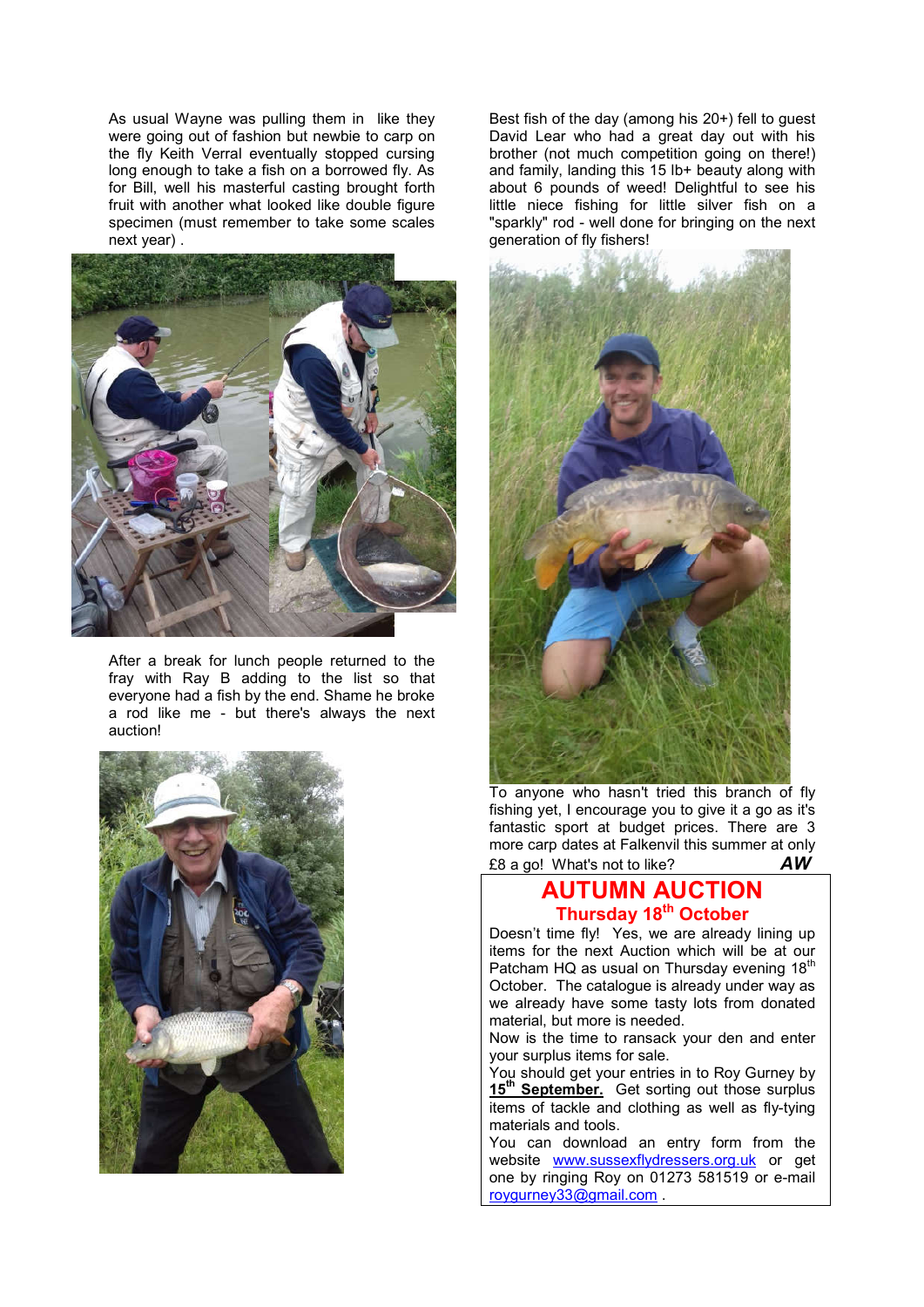#### **JACK THE LAD** *by Alan Middleton*

Whilst most of the clients we guide and teach on the rivers are of a more mature disposition, we sometimes see the "younger" generation. Obviously, the cost of fishing the premier chalk streams is beyond that of most people; but there are some younger individuals, either by hard work or by inheritance, who can afford to fish these waters.

And so it was a few years ago when I was detailed to fish one of our most exclusive beats. This stretch of water is very privately owned and lightly fished. The deal is for two anglers to be accompanied by a guide on a pristine stretch of the Itchen. The river is not stocked at all. The fish are natural brown trout which usually grow to about 2lb in weight.

We were met by the owner shortly after we arrived and were welcomed into his house. Coffee and shortbread was the order of the day, followed by a talk by the owner on the history of the river and his expectations for the day.

The clients were from London. They arrived in what can only be described as a rocket from Vorsprung durch Technik. A handbrake turn on the gravel driveway announced their arrival. One of the young lads told us where in the world he had fished and it read like a travel brochure. His friend had not fished before but was very enthusiastic. Both were armed with the latest gear, and not cut price items I can tell you. They had spent several hundred pounds on the latest rods, reels and accessories.

 After our chat with the owner we set off for the river. The beat was divided into two distinct sections, one being the stream which fed into what had been a mill and the other section was an area of water meadows with lots of carrier and side streams. It was decided that the client would fish the main stream and I would assist his friend on the meadows. The day was pleasant with broken cloud and not much of a breeze. Fishing the water meadows is not for the faint hearted as there are plenty of hazards to contend with - trees, bushes, changes in flow to mention the obvious.

After about two and a half hours we met up back at the car park to exchange notes. The client had not caught a fish but had seen quite a few whilst his friend had not seen a fish all morning; this was disappointing as plenty of fish had seen him! He had managed to scare countless trout in the time we had covered a good portion of the water meadows.

The day included a paid for lunch at the local hostelry so off we set in the pocket rocket. On the way I was informed as to how many hundred horse power were under the bonnet, how many seconds it took to break the speed limit and how few miles it got to the gallon. We arrived at the pub, just about in one piece, shaken and stirred. Over lunch I was told that the two of them renovated properties in London for celebrities, usually at great expense.

Lunch over, we were back on our way to the fishing. We approached the car park at some ungodly speed where a swirl of gravel was thrown up as we executed a perfect hand brake turn only to drive over the brand new rod one of them had purchased the day before. So now one of them had to use my slightly inferior tackle.

We decided that we would fish together so I could help both of them to catch a fish. Wandering up the bank I noticed a very good trout rising near the opposite bank. As the river was only fifteen feet wide it was well within the range of their limited casting ability. I set one of them to catch this fish explaining were to cast his fly and what to expect. Despite his best efforts he was unable to cover the fish so his friend decided he would have a go. After a few fruitless casts he eventually got the fly in the right place and the fish duly obliged; a perfect head and tail rise. Unfortunately he struck as though it was a 200lb marlin and we missed the fish.

I consoled him and said that, if we had not pricked him, he might come back on to feed if we waited patiently. Sure enough after about 15 minutes there he was again just casually taking flies as they passed him. Once again I issued guidance as to how to catch him. He was close to the far bank and not far from the reeds which lined this stretch of the river. I explained not only to lift the rod when the fish took the fly but to exert side pressure on the fish to keep him away from the reeds.

After another twenty minutes of inconsistent casting we eventually got the fly in the right place and the fish once again obliged. He was so excited that he lifted the rod but did not put any side strain on him. The fish dived into the reeds never to be seen again. He was mortified; I was delighted, not because he had lost the fish but that by following my instructions we had fooled a very good fish. The fly was the right one, the cast was the right one, the strike was the right one, but we did not land the fish.

The afternoon proceeded well with both of them catching a brace of good trout each. They went home delighted having caught fish in difficult circumstances; the owner was delighted as they had not emptied the river of fish. I was delighted as no one had fallen in nor impaled themselves with a fly. The last I saw ot them was through a cloud of dust and gravel as they sped out of the car park and back to the sanctuary of the West End of London.

**AM**